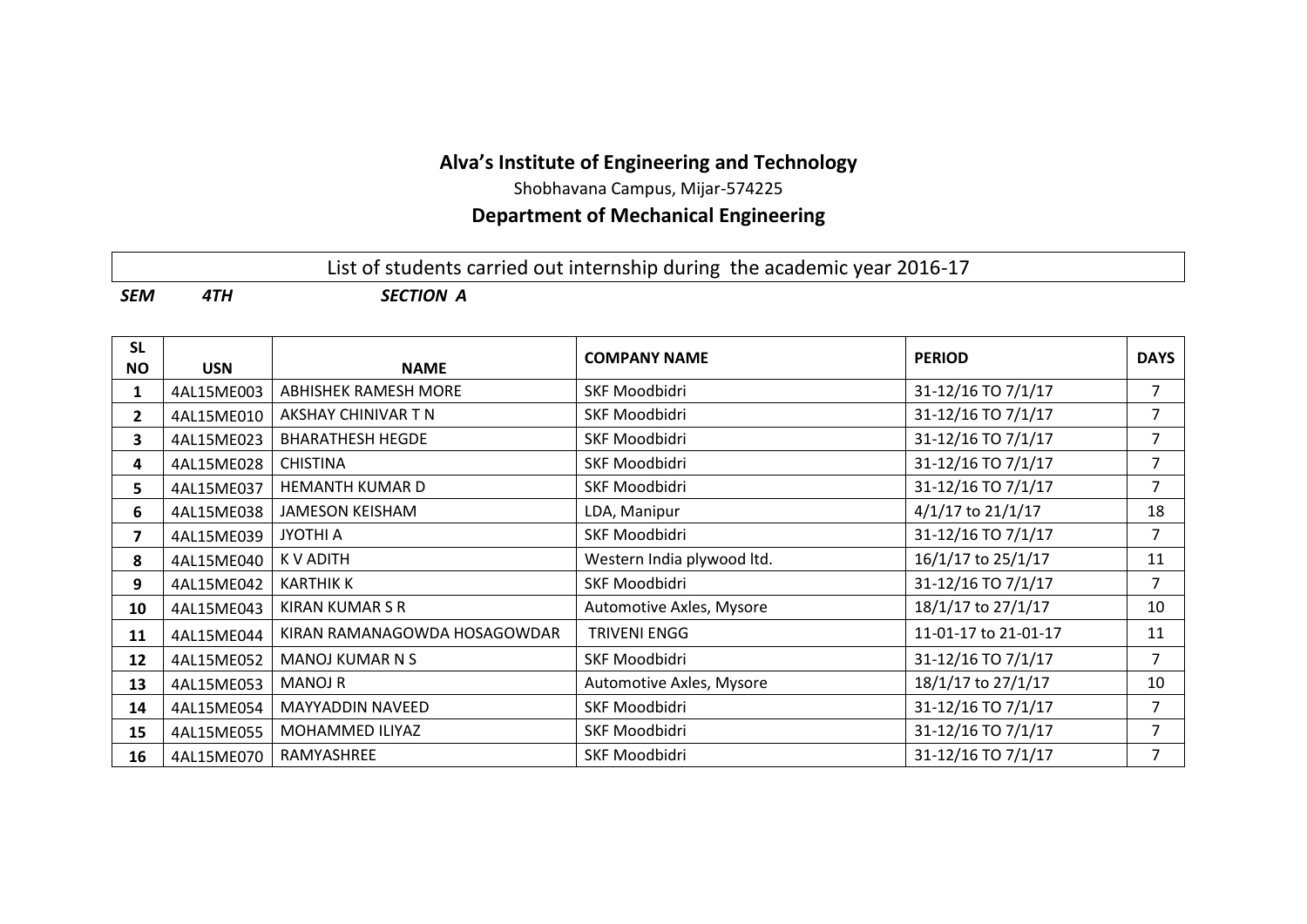#### *SEM 4TH SECTION B*

| <b>SL</b> |            |                          | <b>COMPANY NAME</b>     | <b>PERIOD</b>         | <b>DAYS</b> |
|-----------|------------|--------------------------|-------------------------|-----------------------|-------------|
| <b>NO</b> | <b>USN</b> | <b>NAME</b>              |                         |                       |             |
| 17        | 4AL15ME062 | NIKHIL Y J               | SKF, Moodbidri          | 31/12/16 to 07/1/17   | 7           |
| 18        | 4AL15ME064 | PAVAN KUMAR B C          | SKF, Moodbidri          | 31/12/16 to 07/1/17   | 7           |
| 19        | 4AL15ME067 | PRASHANT MUNCHAKHANDI    | SKF, Moodbidri          | 31/12/16 to 07/1/17   | ⇁           |
| 20        | 4AL15ME071 | <b>RAVI SHIROSHI</b>     | SKF, Moodbidri          | 31/12/12 to 07/1/17   | 7           |
| 21        | 4AL15ME076 | SHETTY SIDDHARTH DEVARAJ | LAMINA Foundries, Nitte | 16/1/17 to 25/1/17    | 10          |
| 22        | 4AL15ME079 | SHRIDHAR G C             | SKF, Moodbidri          | 31/12/12 to 07/1/17   |             |
| 23        | 4AL15ME087 | <b>VIDISH SHETTY</b>     | SKF, Moodbidri          | 31/12/16 to 07/1/17   | ⇁           |
| 24        | 4AL15ME099 | SHETTY YASH NARAYAN      | SKF, Moodbidri          | $9/1/17$ to $25/1/17$ | 15          |

### *SEM 4TH SECTION C*

| <b>SL</b><br><b>NO</b> | <b>USN</b> | <b>NAME</b>             | <b>COMPANY NAME</b>           | <b>PERIOD</b>                               | <b>DAYS</b> |
|------------------------|------------|-------------------------|-------------------------------|---------------------------------------------|-------------|
| 25                     | 4AL15ME700 | ABHISHEKA R S           | <b>TRIVENI ENGG</b>           | 11-01-17 to 21-01-17                        | 10          |
| 26                     | 4AL15ME705 | ARJUN S                 | TC chemicals ltd              | 2-1-17 to 13-1-17                           | 10          |
| 27                     | 4AL15ME711 | CHANDAN N               | SKF, Moodbidri                | 31/12/16 to 07/1/17                         |             |
| 28                     | 4AL15ME714 | <b>GOWTHAMKUMAR S N</b> | SKF, Moodbidri                | 31/12/16 to 07/1/17                         |             |
| 29                     | 4AL15ME715 | JAIDEV K                | SKF, Moodbidri + TRIVENI ENGG | 31/12/16 to 07/1/17<br>11-01-17 to 21-01-17 | 17          |
| 30                     | 4AL15ME723 | PRASANNA H S            | SKF, Moodbidri +TRIVENI ENGG  | 31/12/16 to 07/1/17<br>11-01-17 to 21-01-17 | 17          |
| 31                     | 4AL15ME722 | PRADEEP BAGALI          | Athani Sugars                 | 18-1-17 to 1-2-17                           | 15          |
| 32                     | 4AL15ME725 | <b>REVATI R K</b>       | SKF, Moodbidri                | 31/12/16 to 07/1/17                         |             |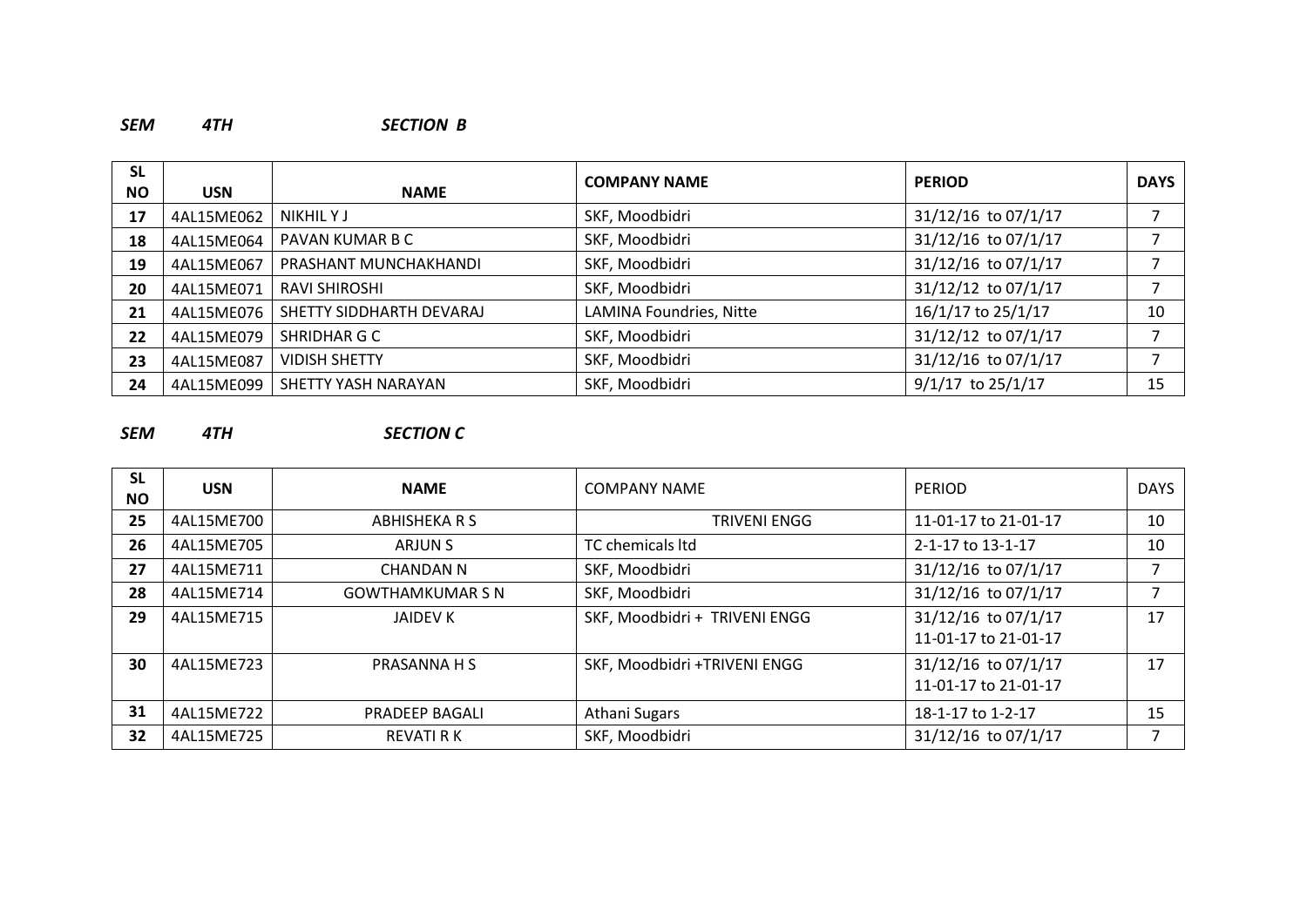#### *SEM 4TH SECTION D*

| <b>SL</b><br><b>NO</b> | USN        | <b>NAME</b>  | <b>COMPANY NAME</b> | <b>PERIOD</b>     | <b>DAYS</b>      |
|------------------------|------------|--------------|---------------------|-------------------|------------------|
| 33                     | 4AL14ME096 | SHRAVIKA K A | <b>SKF Moodbdri</b> | 9/1/17 to 25/1/17 | 1 E<br>--        |
| 34                     | 4AL14ME109 | ASHWARYA P B | <b>SKF Moodbdri</b> | 9/1/17 to 25/1/17 | <b>1 F</b><br>-- |

#### *SEM 6TH SECTION A*

| <b>SL</b><br><b>NO</b> | <b>USN</b> | <b>NAME</b>                   | <b>COMPANY NAME</b>                    | <b>PERIOD</b>            | <b>DAYS</b> |
|------------------------|------------|-------------------------------|----------------------------------------|--------------------------|-------------|
| 35                     | 4AL12ME119 | PAVANRAJ SHETTY B             | MCF, Mangalore                         | 1/23/2017 to1/27/2017    | 7           |
| 36                     | 4AL13ME082 | NIKSHITH KUMAR M B            | SKF, Moodubidri                        | 1/9/2017 to 1/25/2017    | 17          |
| 37                     | 4AL13ME110 | SHRAVAN D JALISATGI           | <b>ABHRAN MOTORS</b>                   | 1/16/2017 to 1/27/2017   | 11          |
| 38                     | 4AL13ME131 | PRASHANTH .S                  | SHRI BALAJI SUGARS & CHEMICALS PVT LTD | 1/15/2017 to 2/3/2017    | 18          |
| 39                     | 4AL14ME001 | ABDUL RAYAN                   | Mandovi motors                         | 13-1-2017 to 25-1-2017   | 13          |
| 40                     | 4AL14ME003 | <b>ABHISHEK K P</b>           | GEECY ENGINEERING Pv.Ltd.              | 14-01-2017 TO 28-01-2017 | 15          |
| 41                     | 4AL14ME011 | <b>ASHLEY NIHAL DCUNHA</b>    | TAFE (Tractors And Farm Equipment)     | 1/16/2017 to 2/2/2017    | 18          |
| 42                     | 4AL14ME012 | ASHWIN ASHOK PADMASHALI       | LM Wind Power                          | 1/13/2017 to 2/13/2017   | 30          |
| 43                     | 4AL14ME015 | <b>BHARATH DV</b>             | FEDERAL MOGUL GIETZE(INDIA) LTD        | 1/14/2017to 1/28/2017    | 15          |
| 44                     | 4AL14ME016 | <b>BHARATH K</b>              | SANSERA AEROSPACE                      | 1/16/2017 to 2/8/2017    | 24          |
| 45                     | 4AL14ME017 | CHETANKUMARA VEERABHADRAPPA U | SKF, Moodubidri, AISI                  | 1/9/2017 to 1/25/2017    | $17 + 7$    |
| 46                     | 4AL14ME019 | CHETHAN H N                   | SKF, Moodubidri                        | 1/9/2017 to 1/25/2017    | 17          |
| 47                     | 4AL14ME020 | <b>CHETHANGOWDA CR</b>        | FEDERAL-MOGUL GOETZE (India) LIMITED   | 1/14/2017 to 1/28/2017   | 15          |
| 48                     | 4AL14ME021 | DEVADIGA AAKASH ASHOK         | EXPERTSHUB                             | 7/21/2016 to 7/27/2016   | 7           |
| 49                     | 4AL14ME022 | <b>DHANUSH R</b>              | <b>MANDOVI MOTORS</b>                  | 13-01-2017 TO 25-01-2017 | 13          |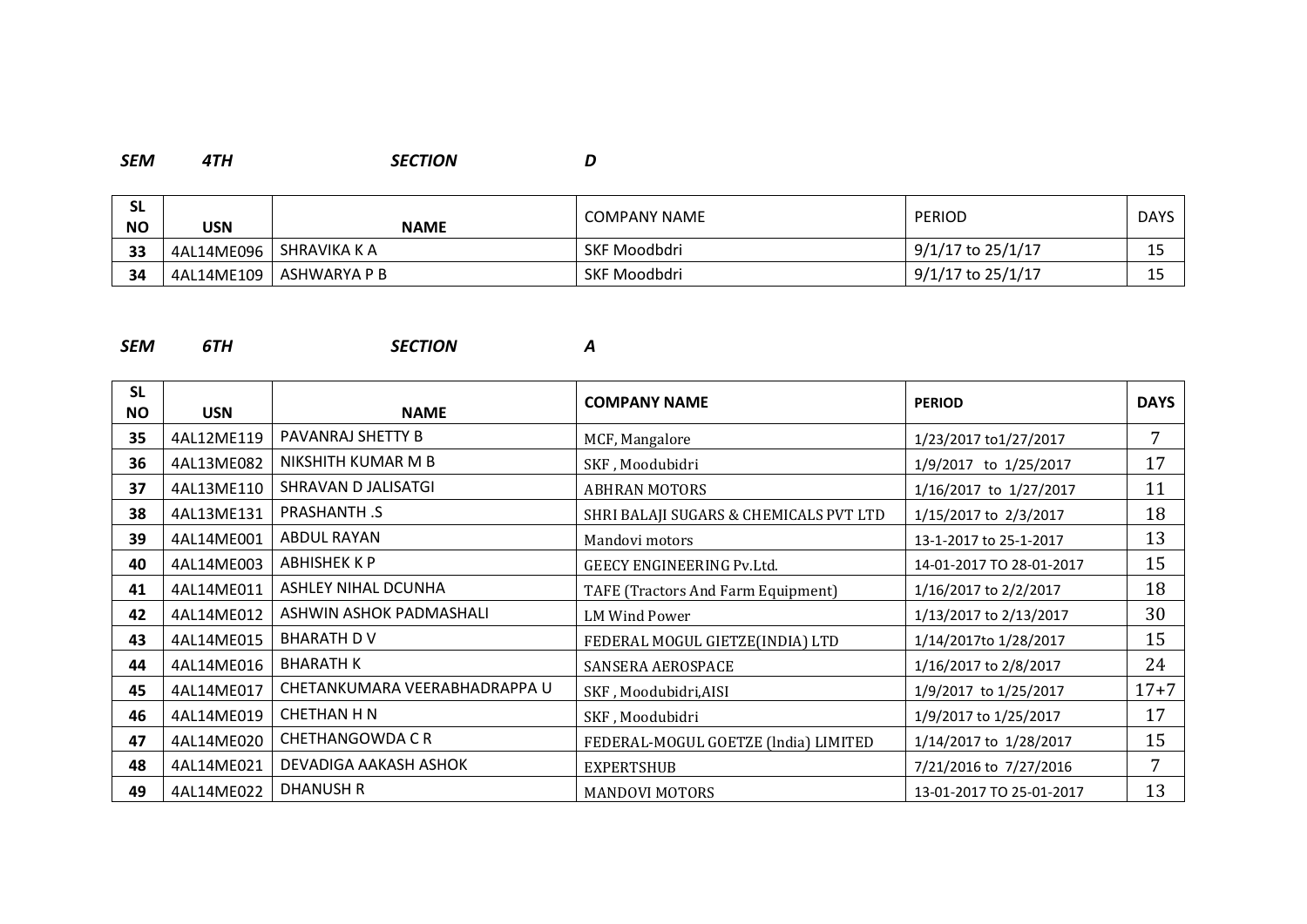| 50 | 4AL14ME024 | DIVYA PRAKASH N                 | TRACTORS AND FARM EQUIPMENT    | 1/16/2017 to 2/2/2017    | 18 |
|----|------------|---------------------------------|--------------------------------|--------------------------|----|
| 51 | 4AL14ME032 | <b>IBRAHIM KHALEEL FAROOQUI</b> | Mandovi motors                 | 13-01-2017 TO 25-01-2017 | 13 |
| 52 | 4AL14ME044 | <b>MADHU MS</b>                 | FAURACIA ,RAMANAGARA BIDADI    | 16-01-2017 TO 28TH JAN   | 13 |
| 53 | 4AL14ME038 | K P RAHUL MACHAIAH              | TOYOTA KIRLOSKAR MOTOR         | 7/4/2016 to 8/5/2016     | 32 |
| 54 | 4AL14ME045 | MAIBOOB AMEENSAB NAIKODI        | <b>AISI</b>                    | 7/21/2016 to 7/27/2016   | 7  |
| 55 | 4AL14ME047 | MANJUNATH LAXMAN KERIKAR        | SKF, Moodubidri                | 1/9/2017 to 1/25/2017    | 17 |
| 56 | 4AL14ME049 | <b>MARUTHI H T</b>              | SKF, Moodubidri                | 1/9/2017 to 1/25/2017    | 17 |
| 57 | 4AL14ME050 | MOHAMMED ANISH                  | KIOCL MANGALORE                | 16-01-2017 TO 21-01 2017 | 6  |
| 58 | 4AL14ME052 | <b>MOORTHY SAGAR ASHOK</b>      | <b>EXPERTS HUB</b>             | 7/21/2016 to 7/27/2016   | 7  |
| 59 | 4AL14ME053 | <b>MUFEED I SHAREEF</b>         | ASTRA METALS SYSTEMS PVT. LTD. | 1/16/2017 to 1/31/2017   | 15 |
| 60 | 4AL14ME058 | NARAYAN HUKKERI                 | VISHWARAJ SUGARS               | 1/13/2017to 2/4/2017     | 21 |
| 61 | 4AL14ME060 | NICKY HARRIES O S               | <b>EXPERTS HUB</b>             | 7/21/2016 to 7/27/2016   | 7  |
| 62 | 4AL14ME061 | NIKHIL KADAM                    | <b>AISI</b>                    | 7/21/2016 to 7/27/2016   | 7  |
| 63 | 4AL14ME065 | POOJARI NAGARAJ MAHADEV         | SKF, Moodubidri                | 1/9/2017 to 1/25/2017    | 17 |
| 64 | 4AL14ME066 | PRAJWAL                         | <b>EXPERT HUB</b>              | 1/13/2017 to 1/25/2017   | 7  |

*SEM 6TH SECTION* **B**

| <b>SL</b><br><b>NO</b> | <b>USN</b> | <b>NAME</b>              | <b>COMPANY NAME</b>      | <b>PERIOD</b>            | <b>DAYS</b> |
|------------------------|------------|--------------------------|--------------------------|--------------------------|-------------|
| 65                     | 4AL13ME718 | <b>JYOTHISH LALKUMAR</b> | <b>SKF</b> Moodbidri     | 09/01/17 to 25/01/17     | 16          |
| 66                     | 4AL14ME700 | ADARSH A                 | <b>SKF</b> Moodbidri     | 09/01/17 to 25/01/17     | 16          |
| 66                     | 4AL14ME702 | ANIRUDH G ACHAR          | <b>SKF</b> Moodbidri     | 09/01/17 to 25/01/17     | 16          |
| 67                     | 4AL14ME710 | <b>GANESHA M S</b>       | <b>SKF</b> Moodbidri     | 09/01/17 to 25/01/17     | 16          |
| 68                     | 4AL14ME709 | <b>GANESHA V NAIK</b>    | <b>SKF</b> Moodbidri     | 09/01/17 to 25/01/17     | 16          |
| 69                     | 4AL14ME714 | MALLIKARJUN V PATIL      | <b>BILAGI SUGAR MILL</b> | 19/01/17 to 2/02/17      | 12          |
| 70                     | 4AL14ME716 | NITHESH B M              | <b>SKF</b> Moodbidri     | 09/01/17 to 25/01/17     | 16          |
| 71                     | 4AL14ME718 | PRAJWAL HOSMUTT H R      | <b>SKF</b> Moodbidri     | $09/01/17$ to $25/01/17$ | 16          |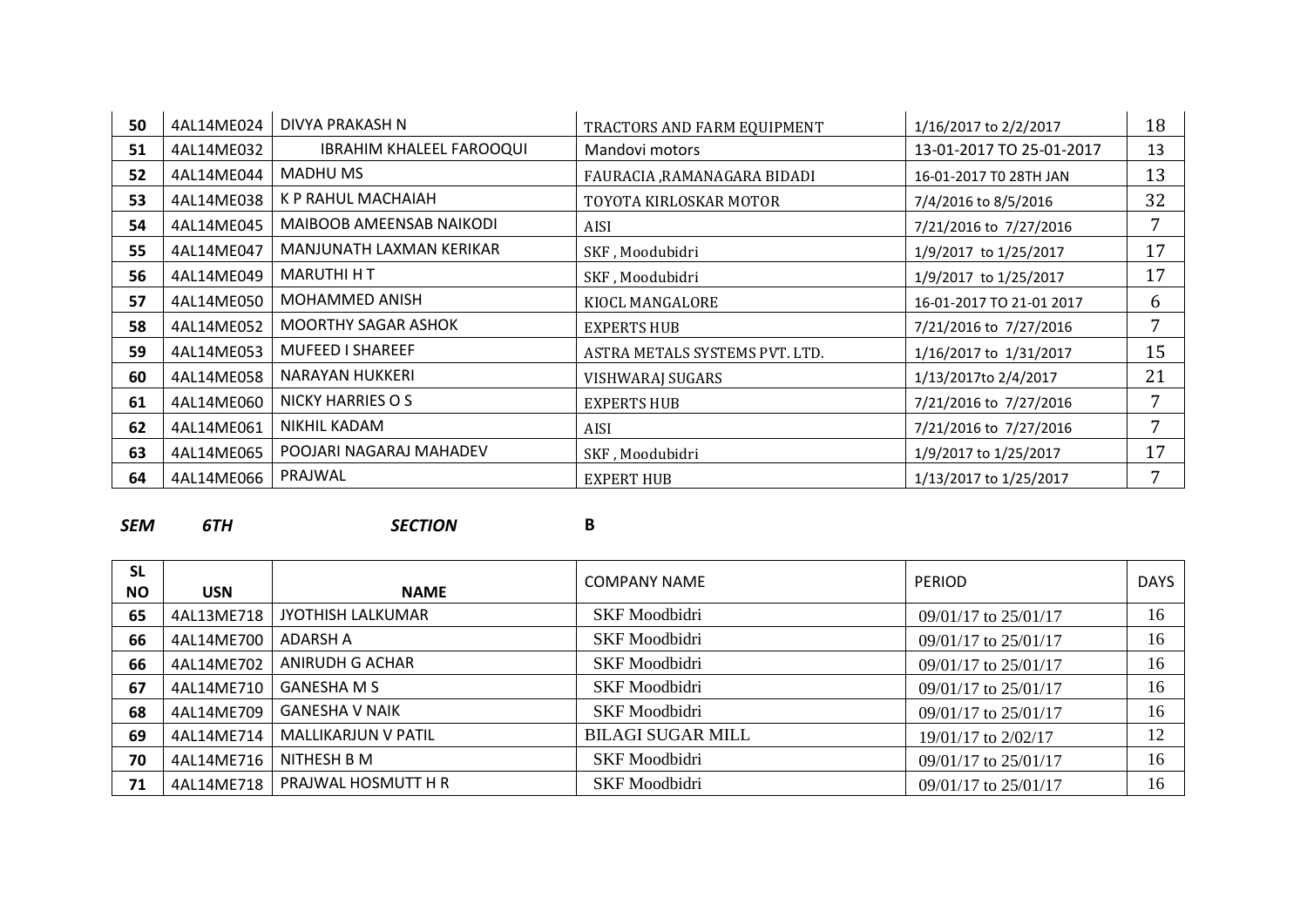| 72 | 4AL14ME719 | PRAJWAL KOTIAN          | <b>SKF</b> Moodbidri            | $09/01/17$ to $25/01/17$ | 16 |
|----|------------|-------------------------|---------------------------------|--------------------------|----|
| 73 | 4AL14ME721 | PRATHVIRAJ              | <b>MCF MANGLORE</b>             | 16/01/17 to 21/01/17     |    |
| 74 | 4AL14ME722 | <b>ROHAN S ANCHAN</b>   | <b>MCF MANGLORE</b>             | $16/01/17$ to $21/01/17$ |    |
| 75 | 4AL14ME725 | SHETTY ANKITH JAGANATH  | <b>SKF</b> Moodbidri            | 09/01/17 to 25/01/17     | 16 |
| 76 | 4AL14ME726 | SHETTY GANESH DHARMAKAR | <b>SKF</b> Moodbidri            | 09/01/17 to 25/01/17     | 16 |
| 77 | 4AL14ME729 | <b>SHOBITH KUMAR</b>    | <b>MANDOVI MOTORS</b>           | 13/01/17 to 25/01/17     | 12 |
| 78 | 4AL14ME733 | SOWRABH                 | SKF Moodbidri                   | $09/01/17$ to $25/01/17$ | 16 |
| 79 | 4AL14ME739 | <b>VIGNESH NAYAK</b>    | <b>SKF</b> Moodbidri            | $09/01/17$ to $25/01/17$ | 16 |
| 80 | 4AL14ME740 | <b>VIJESH SHETTY</b>    | <b>SKF</b> Moodbidri            | $09/01/17$ to 25/01/17   | 16 |
| 81 | 4AL14ME736 | SANDESH POOJARY         | <b>SKF ELIXER INDIA PVT LTD</b> | 02-01-17 TO 31-01-17     | 30 |
| 82 | 4AL15ME458 | SANDEEP Y M             | <b>SKF</b> Moodbidri            | 09/01/17 to 25/01/17     | 16 |
| 83 | 4AL15ME462 | YUVARAJ SHETTIGAR       | <b>SKF</b> Moodbidri            | $09/01/17$ to $25/01/17$ | 16 |

### *SEM 6TH SECTION C*

| <b>SL</b><br><b>NO</b> | <b>USN</b> | <b>NAME</b>          | <b>COMPANY NAME</b>       | <b>PERIOD</b>        | <b>DAYS</b> |
|------------------------|------------|----------------------|---------------------------|----------------------|-------------|
| 84                     | 4AL14ME067 | Prakash LEON KRASTA  | AISI EXPERT HUB           | 21-07-16 TO 27-07-16 | 6           |
| 85                     | 4AL14ME069 | <b>PRANAV SHETTY</b> | AISI EXPERT HUB           | 21-07-16 TO 27-07-16 | 6           |
| 86                     | 4AL14ME070 | H R PRASHANTH        | SKF Moodbdri              | $9/1/17$ to 25/1/17  | 15          |
| 87                     | 4AL14ME073 | R GOWTHAM RAJ        | J K Tyres, Mysore         | 16/1/17 to 13/1/17   | 16          |
| 88                     | 4AL14ME075 | RAJESH K STHAVARMATH | <b>KSL ATHANI</b>         | 14/1/17 TO 28/1/17   | 15          |
| 89                     | 4AL14ME076 | RAKESH J             | KAPTRONICS Pvt.Ltd.       | 16/1/17 to 13/1/17   | 15          |
| 90                     | 4AL14ME080 | <b>RANJITH P</b>     | SKF Moodbdri              | 9/1/17 to 25/1/17    | 15          |
| 91                     | 4AL14ME081 | <b>RASLAN SHAFI</b>  | SKF Moodbdri              | 9/1/17 to 25/1/17    | 15          |
| 92                     | 4AL14ME084 | <b>ROHAN</b>         | Adani UPCL Udupi          | 16/1/17 to 25/1/17   | 13          |
| 93                     | 4AL14ME088 | SAURABH NAYAK        | MANDOVI Motors, Mng.      | 13/01/17 to 25/1/17  | 11          |
| 94                     | 4AL14ME090 | SHARATH NAIK J       | Adani UPCL Udupi          | 16/1/17 to 28/1/17   | 16          |
| 95                     | 4AL14ME091 | SHAWAZ HUSSAIN       | MANDOVI Motors, Mng, AISI | 13/01/17 to 25/1/17  | $11+6$      |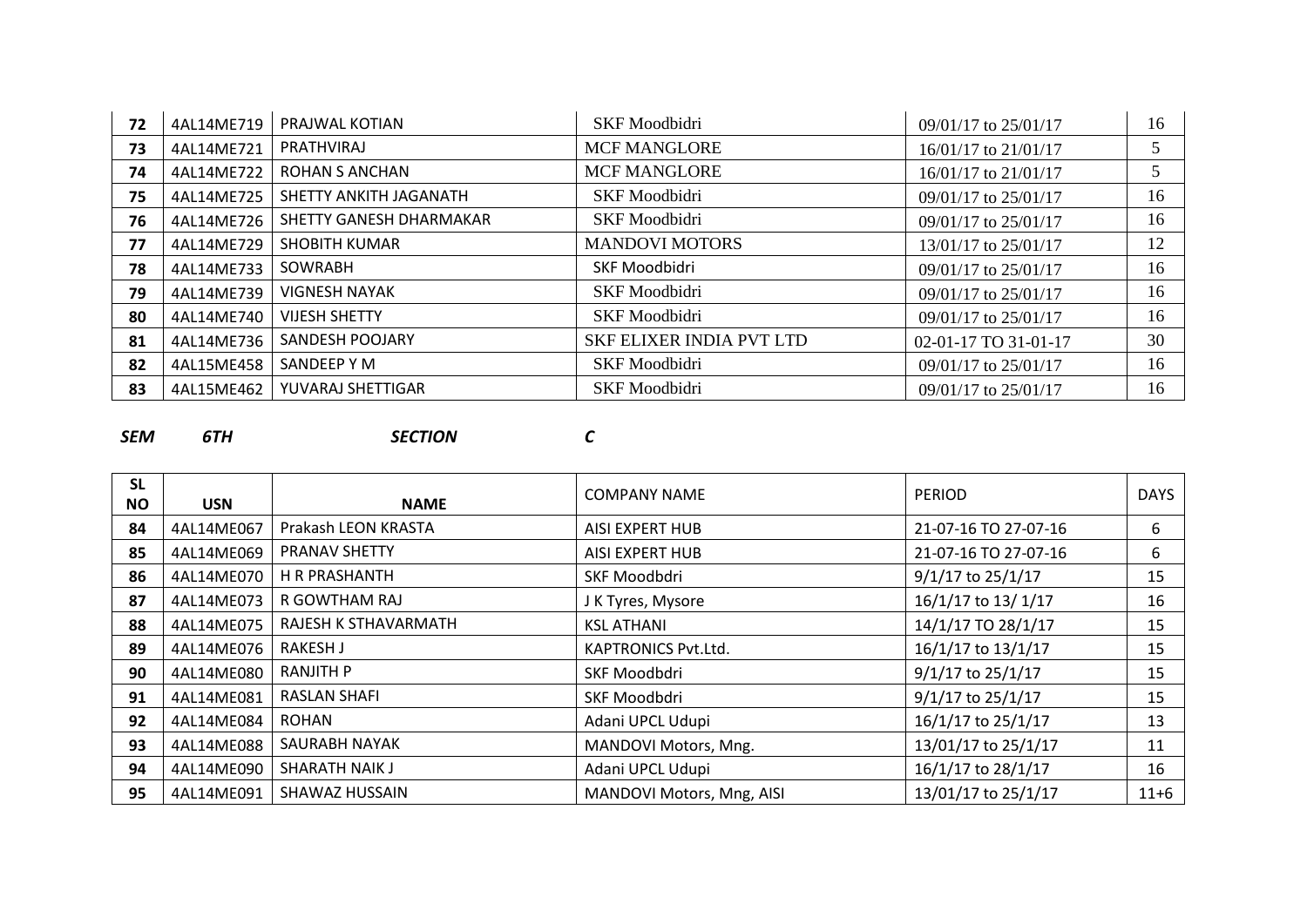| 96         | 4AL14ME094 | SHETTY PRANITH PRABHAKAR     | SKF Moodbdri                          | 9/1/17 to 25/1/17      | 15 |
|------------|------------|------------------------------|---------------------------------------|------------------------|----|
| 97         | 4AL14ME098 | SHRIDHAR KADADI              | Sathish Sugar Ltd. Gokak              | 14/1/17 TO 28/1/17     | 15 |
| 98         | 4AL14ME100 | SRINIVASA N                  | SKF Moodbdri                          | 9/1/17 to 25/1/17      | 15 |
| 99         | 4AL14ME101 | <b>SUDESH BHAT</b>           | SKF Moodbdri                          | 9/1/17 to 25/1/17      | 15 |
| 100        | 4AL14ME105 | <b>VITHAL SANAGODAR</b>      | Sathish Sugar Ltd. Gokak              | 14/1/17 TO 28/1/17     | 15 |
| 101        | 4AL14ME106 | SAGAR POOJARY V              | MANDOVI Motors, Mng.                  | 13/01/17 to 25/1/17    | 11 |
| 102        | 4AL14ME107 | ALFAZ                        | MANDOVI Motors, Mng.                  | 13/01/17 to 25/1/17    | 11 |
| 103        | 4AL15ME401 | ABHISHEKGOWDA G A            | SKF Moodbdri                          | 9/1/17 to 25/1/17      | 15 |
| 104        | 4AL15ME405 | ANAND B S                    | SKF Moodbdri                          | 9/1/17 to 25/1/17      | 15 |
| 105        | 4AL15ME407 | BHIMANAGOUDA S BHARAMAGOUDRA | SKF Moodbdri                          | 9/1/17 to 25/1/17      | 15 |
| 106        | 4AL15ME415 | <b>GIRISH M</b>              | SKF Moodbdri                          | 9/1/17 to 25/1/17      | 15 |
| 107        | 4AL15ME410 | DARSHAN S Kumbar             | Toyato kirloskar auto parts, Ramnagar | 16-01-17 to 15-02-2017 |    |
| <b>SEM</b> | 6TH        | <b>SECTION</b>               | D                                     |                        |    |

| <b>SL</b><br><b>NO</b> | <b>USN</b> | <b>NAME</b>                | <b>COMPANY NAME</b> | <b>PERIOD</b>       | <b>DAYS</b> |
|------------------------|------------|----------------------------|---------------------|---------------------|-------------|
| 108                    | 4AL15ME413 | DODDABASAVA KOLUR          | SKF Moodbdri        | $9/1/17$ to 25/1/17 | 15          |
| 109                    | 4AL15ME416 | GOUVISIDDAPPA IRAPPA ITAGI | SKF Moodbdri        | 9/1/17 to 25/1/17   | 15          |
| 110                    | 4AL15ME419 | <b>HARISH UGARGOL</b>      | SKF Moodbdri        | 9/1/17 to 25/1/17   | 15          |
| 111                    | 4AL15ME420 | <b>HITHESH G SHETTY</b>    | SKF Moodbdri        | 9/1/17 to 25/1/17   | 15          |
| 112                    | 4AL15ME429 | <b>MANJUNATH DV</b>        | SKF Moodbdri        | 9/1/17 to 25/1/17   | 15          |
| 113                    | 4AL15ME421 | <b>JYOTHI R</b>            | ASR Engg. Bangalore | 16/1/17 to 04/2/17  | 20          |
| 114                    | 4AL15ME423 | KIRANKUMAR MELINAMANI      | SKF Moodbdri        | 9/1/17 to 25/1/17   | 15          |
| 115                    | 4AL15ME430 | NAVANEETH P                | MRPL, Mangalore     | 16/1/17 to 27/1/17  | 12          |
| 116                    | 4AL15ME431 | RAGHAVENDRA HIPPARAGI      | SKF Moodbdri        | 9/1/17 to 25/1/17   | 15          |
| 117                    | 4AL15ME434 | RANJAN KISHORE K           | MRPL, Mangalore     | 16/1/17 to 27/1/17  | 12          |
| 118                    | 4AL15ME435 | RAVINDRA NAYAKA R          | SKF Moodbdri        | 9/1/17 to 25/1/17   | 15          |
| 119                    | 4AL15ME438 | SANTHOSH APPASAB TADAKE    | DKSSK, Chikkodi     | 13/1/17 to 28/01/17 | 15          |
| 120                    | 4AL15ME445 | SHITAL MAJANNAVAR          | DKSSK, Chikkodi     | 13/1/17 to 28/01/17 | 15          |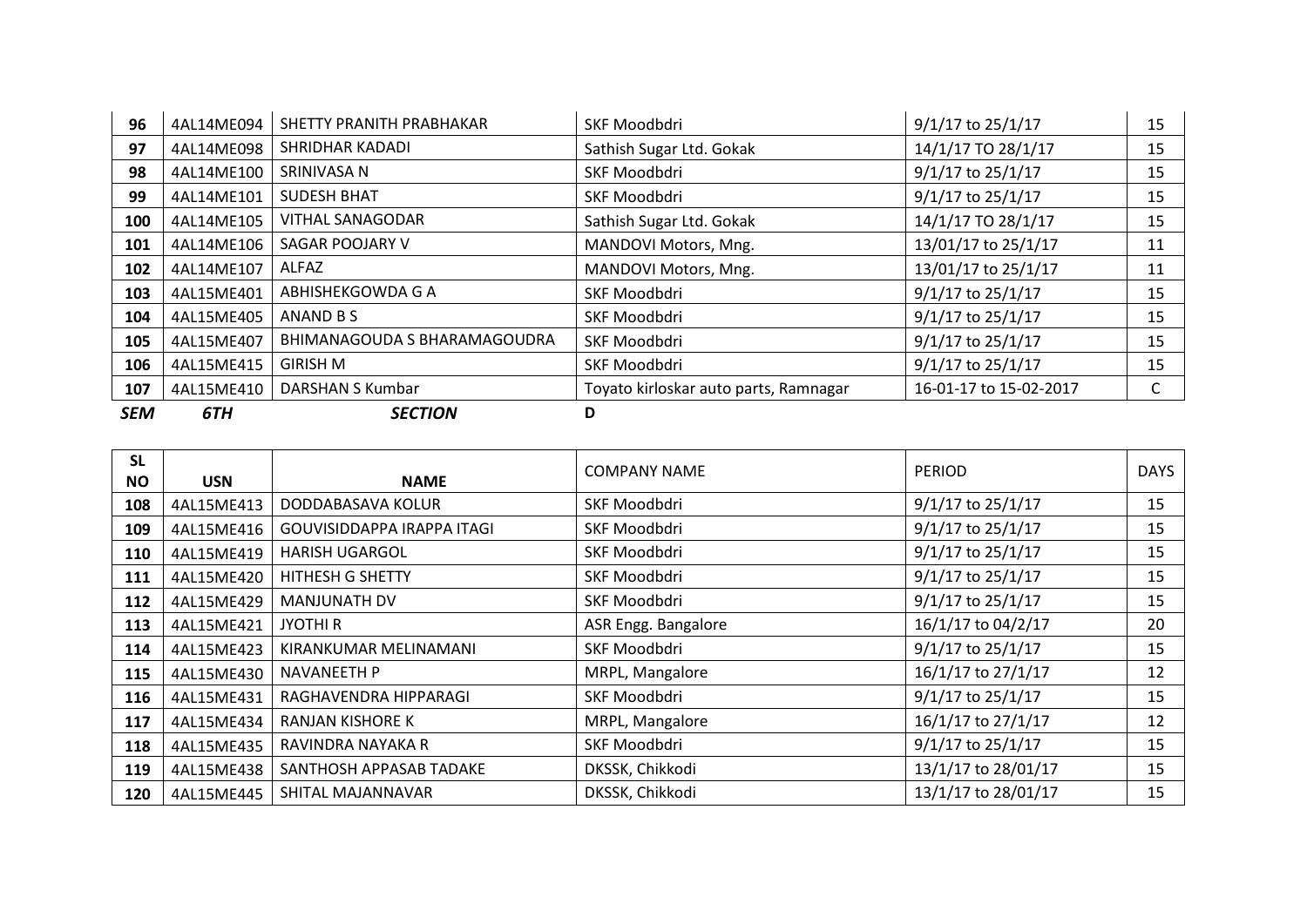| 121 | 4AL15ME446 | SHIVALING Y ARGI         | Sri Manjunath Industries, Hubli | 13/1/17 to 28/1/17   | ∸   |
|-----|------------|--------------------------|---------------------------------|----------------------|-----|
| 122 | 4AL15ME447 | SUHAS J                  | SKF Moodbdri                    | 9/1/17 to 25/1/17    | ب - |
| 123 | 4AL15ME442 | ABHISHEK SUDHAKAR SHETTY | ANEESHA ENGG , MUMBAI           | 15-01-17 TO 30-01-17 |     |
| 124 | 4AL15ME449 | VINAYAKA MALAGOUDA PATIL | DKSSK, Chikkodi                 | 13/1/17 to 28/01/17  |     |
| 125 | 4AL15ME418 | HAREESH V PANCHAL        | Sri Manjunath Industries, Hubli | 13/1/17 to 28/1/17   |     |

*SEM 8TH SECTION A*

**SL NO USN NAME COMPANY NAME PERIOD DAYS** 126 | 4AL10ME100 | SYAMIJI KRISHNAN | Mythsafed net factory | 16/1/2017 to 25/1/2017 | 10 4AL12ME012 ASHIK KRISHNA Mythsafed net factory 16/1/2017 to 25/1/2017 10 4AL13ME008 ABHISHEK SHETTY Lamina foundaries limited 13/01/2017 to 27/01/2017 15 4AL13ME012 AJAYLAL 10 4AL13ME009 ADITYA SANJIV VERNEKAR and a surukrupaa tools pvt. Ltd. 23/01/2017 to 04/02/2017 12 4AL13ME013 AKEEL 15 132 4AL13ME024 ARJU P GEORGE KOCHI REFINERY 16-01-2017 TO 27-01-2017 10 133 4AL13MF022 ANUSREE T V Kannur International Airport Limited 16-1-2017 to 23-1-2017 1 4AL13ME026 ARJUN ROY Mythsafed net factory 16/1/2017 to 25/1/2017 10 4AL13ME028 ARUN RADHESH mythsafed net factory 16/1/2017 to 25/1/2017 10 4AL13ME029 ASHISH **Lamina foundaries limited** 13/01/2017 to 27/01/2017 15 4AL13ME031 BASAVARAJ H KADEMANI carriage repair workshop SWR hubli 17/01/2017 to 31/01/2017 15 4AL13ME034 CHANNASANGANAGOUDA carriage repair workshop SWR hubli 17/01/2017 to 31/01/2017 15 4AL13ME056 | KAVAN KUMAR K K Chandana industries,Bangalore 10-1-2017 to 3-2-2017 10-1-2017 25 AL13ME070 MAHMADASHIF HUNASHYALAKAR carriage repair workshop SWR hubli 17/01/2017 to 31/01/2017 15 | 4AL12ME075 | Rakesh k | Mathsya feednet Factory | 16-01-2017 to 25-01-2017 | 10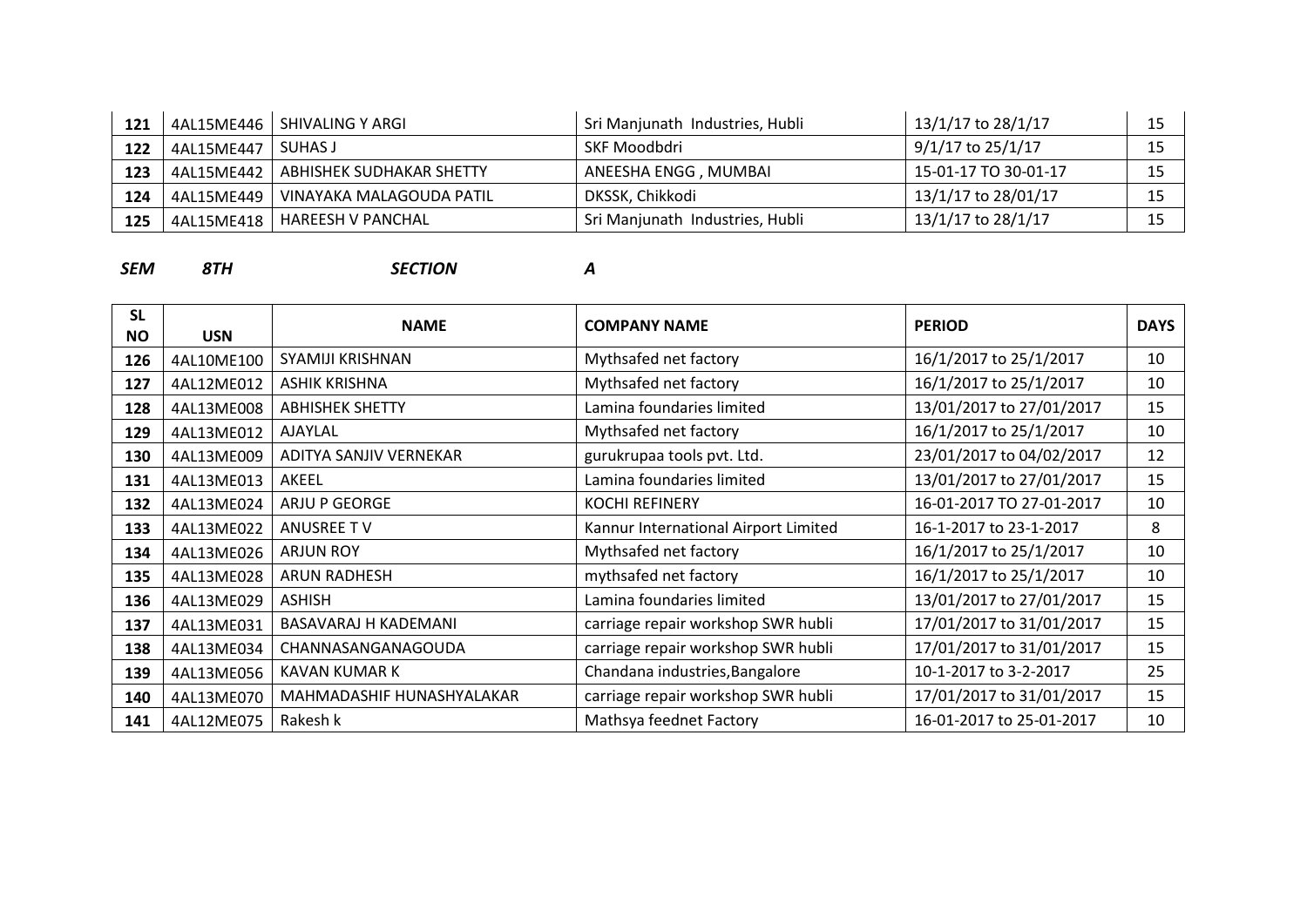### *SEM 8TH SECTION B*

*Internship Report*

| <b>SL</b><br><b>NO</b> | <b>USN</b> | <b>NAME</b>                    | <b>COMPANY NAME</b>             | <b>PERIOD</b>            | <b>DAYS</b>    |
|------------------------|------------|--------------------------------|---------------------------------|--------------------------|----------------|
| 142                    | 4AL13ME075 | MOHAMMED ASHIK C P             | DREAM MOTORS, Palakkad          | $10/1/17$ to $30/1/17$   | 20             |
| 143                    | 4AL13ME078 | MUHAMED ANSHIF                 | DREAM MOTORS, Palakkad          | $10/1/17$ to $30/1/17$   | 20             |
| 144                    | 4AL13ME079 | NAVANIDHI                      | MRPL, Mangalore                 | 16/1/17 to 27/01/17      | 12             |
| 145                    | 4AL13ME081 | <b>NIHAD AHAMED</b>            | <b>MANDOVI MOTORS MANGALORE</b> | 09-1-2017 TO 19-01-2017  | 10             |
| 146                    | 4AL13ME087 | PRAKASH ACHARYA                | KIOCL MANGALORE                 | 17-01-2017 TO 21-01-2017 | 5              |
| 147                    | 4AL13ME088 | <b>PRATHEEK KUMAR</b>          | KIOCL MANGALORE                 | 17-01-2017 TO 21-01-2017 | 5 <sup>1</sup> |
| 148                    | 4AL13ME089 | PRAVEEN ANAGAWADI              | LAMINA FOUNDRIES, Nitte         | 15/1/17 to 23/1/17       | 9              |
| 149                    | 4AL13ME092 | PRITHVIRAJ RAMESH MORE         | SOUTHWESTERN RAILWAY, Hubli     | 17/1/17 to 31/1/17       | 15             |
| 150                    | 4AL13ME094 | RADHAKRISHNAN E                | <b>SWASTHIK AUTO WORKS</b>      | 10/1/17 to 25/1/17       | 16             |
| 151                    | 4AL13ME097 | <b>RIZWAN VP</b>               | DREAM MOTORS, PALAKKAD          | 10-1-2017 TO 20-1-2017   | 10             |
| 152                    | 4AL13ME095 | RAJAKUMAR GANGASHETTI          | UNIQUE tech.                    | 21-1-17 to 2-2-17        | 12             |
| 153                    | 4AL13ME099 | <b>ROHIT ROYSON TAURO</b>      | MRPL, Mangalore                 | 16/1/17 to 27/01/17      | 12             |
| 154                    | 4AL13ME102 | <b>SAGAR MELINAMANI</b>        | SOUTHWESTERN RAILWAY, Hubli     | 17/1/17 to 31/1/17       | 15             |
| 155                    | 4AL13ME103 | SANATH KUMAR P S               | MRPL, Mangalore                 | 16/1/17 to 27/01/17      | 12             |
| 156                    | 4AL13ME105 | SANDESH                        | KIOCL MANGALORE                 | 17-01-2017 TO 21-01-2017 | 5              |
| 157                    | 4AL13ME109 | SHIVAGURUPRAKASH               | UNIQUE tech.                    | 21-1-17 to 2-2-17        | 12             |
| 158                    | 4AL13ME111 | <b>SHREYAS S POOJARY</b>       | MRPL, Mangalore                 | 16/1/17 to 27/01/17      | 12             |
| 159                    | 4AL13ME112 | SIDDAREDDY                     | LAMINA FOUNDRIES, Nitte         | 15/1/17 to 23/1/17       | 9              |
| 160                    | 4AL13ME118 | <b>SUNIL R</b>                 | SOUTHWESTERN RAILWAY, Hubli     | 17/1/17 to 31/1/17       | 15             |
| 161                    | 4AL13ME126 | JAMSHEER P P                   | DREAM MOTORS, Palakkad          | 10/1/17 to 30/1/17       | 20             |
| 162                    | 4AL14ME406 | <b>GOURISHANKAR BANNIMATTI</b> | WELLTECH                        | 16/1/17 to 4/2/17        | 20             |
| 163                    | 4AL14ME408 | JAGADISH SADASHIV BIRADAR      | ATHANI SUGAR Ltd.               | 18/1/17 to 01/2/17       | 15             |